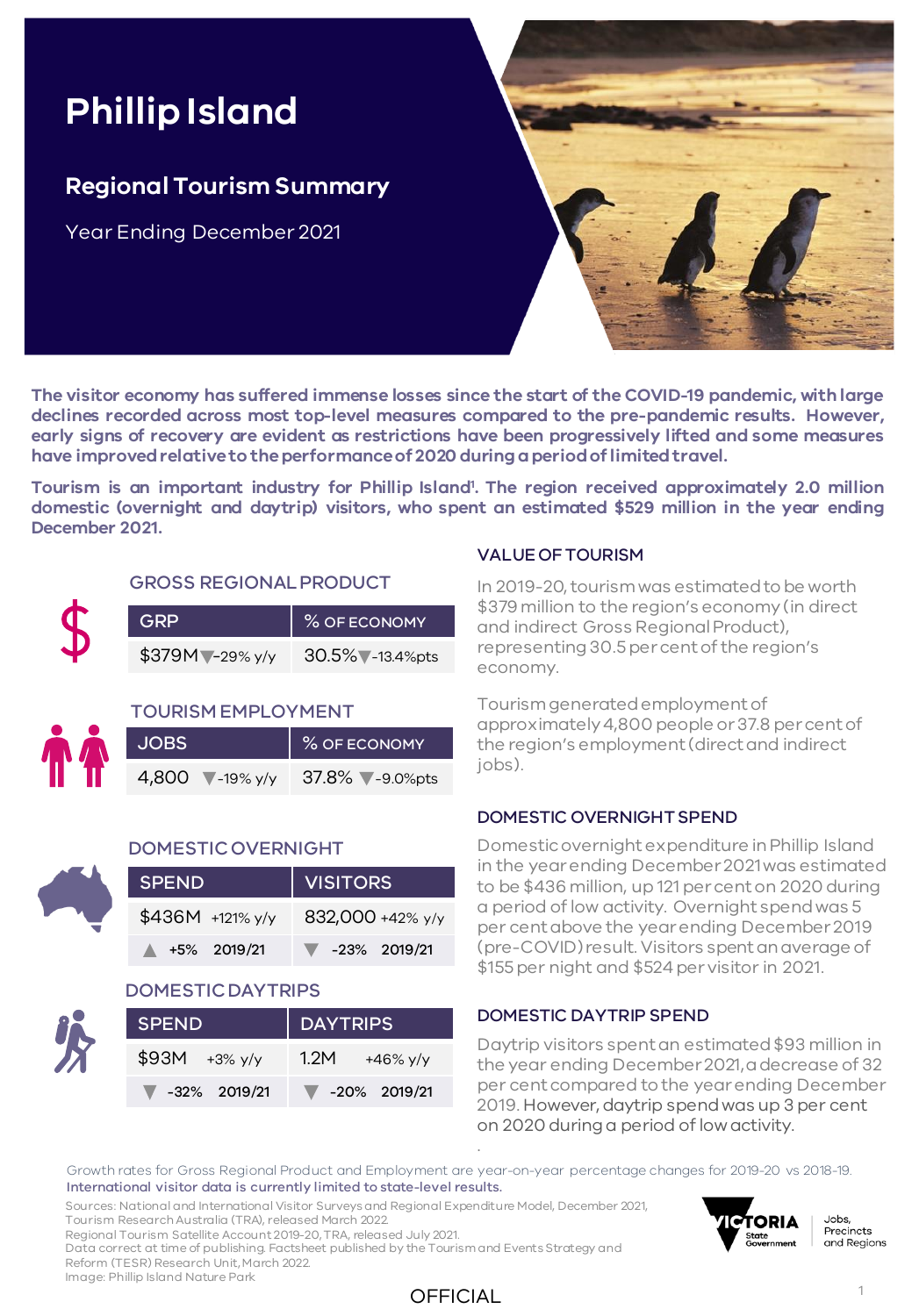## **Phillip Island**

#### **Key Regional Tourism Statistics**

| <b>Tourism Economic Contribution</b> |       |       |       |       |       | 2014-15 2015-16 2016-17 2017-18 2018-19 2019-20 | <b>YOY</b><br>change<br>$(2019-20)$<br>$(\%)$ |
|--------------------------------------|-------|-------|-------|-------|-------|-------------------------------------------------|-----------------------------------------------|
| <b>Gross Regional Product (GRP)</b>  |       |       |       |       |       |                                                 |                                               |
| Direct GRP (\$m)                     | 173   | 207   | 223   | 215   | 283   | 206                                             | $-27%$                                        |
| Indirect GRP (\$m)                   | 155   | 189   | 204   | 195   | 247   | 173                                             | $-30%$                                        |
| Total GRP (\$m)                      | 328   | 396   | 427   | 411   | 530   | 379                                             | $-29%$                                        |
| Direct GRP (%)                       | 17.2% | 20.1% | 20.3% | 18.7% | 23.4% | 16.6%                                           | $-6.9%$ pts                                   |
| Indirect GRP (%)                     | 15.3% | 18.3% | 18.5% | 17.0% | 20.5% | 13.9%                                           | $-6.5%$ pts                                   |
| Total GRP (%)                        | 32.5% | 38.5% | 38.8% | 35.7% | 43.9% | 30.5%                                           | $-13.4%$ pts                                  |
| <b>Persons Employed</b>              |       |       |       |       |       |                                                 |                                               |
| Direct Employment (000s)             | 3.0   | 3.6   | 3.9   | 3.7   | 4.5   | 3.8                                             | $-15%$                                        |
| Indirect Employment (000s)           | O.9   | 1.1   | 1.1   | 1.1   | 1.4   | 1.0                                             | $-29%$                                        |
| <b>Total Employment (000s)</b>       | 3.9   | 4.6   | 5.0   | 4.8   | 5.9   | 4.8                                             | $-19%$                                        |
| Direct Employment (%)                | 26.9% | 31.2% | 32.7% | 30.2% | 35.6% | 29.9%                                           | $-5.7\%$ pts                                  |
| Indirect Employment (%)              | 7.7%  | 9.3%  | 9.7%  | 9.0%  | 11.2% | 7.9%                                            | $-3.3%$ pts                                   |
| Total Employment (%)                 | 34.6% | 40.5% | 42.4% | 39.2% | 46.8% | 37.8%                                           | -9.0%pts                                      |

| <b>Visitors, Nights and Expenditure</b>        | <b>YE Dec</b><br>2016    | 2017  | 2018  | YE Dec YE Dec YE Dec YE Dec<br>2019 | 2020                     | <b>YE Dec</b><br>2021    | <b>YOY</b><br>change<br>(YE Dec<br>2020-21)<br>$(\%)$ | 2 year<br>change<br>(YE Dec<br>2019-21)<br>$(\%)$ | <b>YE Dec</b><br>2021 Share<br><b>Total</b> |
|------------------------------------------------|--------------------------|-------|-------|-------------------------------------|--------------------------|--------------------------|-------------------------------------------------------|---------------------------------------------------|---------------------------------------------|
| <b>Domestic</b>                                |                          |       |       |                                     |                          |                          |                                                       |                                                   |                                             |
| Daytrip visitors (000's)                       | 1,316                    | 1,469 | 1,280 | 1,517                               | 826                      | 1,208                    | 46%                                                   | $-20%$                                            | 59.2%                                       |
| Overnight visitors (000's)                     | 832                      | 966   | 930   | 1,084                               | 585                      | 832                      | 42%                                                   | $-23%$                                            | 40.8%                                       |
| Total domestic visitors (000's)                | 2,148                    | 2,435 | 2,210 | 2,601                               | 1,411                    | 2,040                    | 45%                                                   | $-22%$                                            | 100.0%                                      |
| Visitor nights (000's)                         | 2,598                    | 2,802 | 2,398 | 2,926                               | 1,868                    | 2,807                    | 50%                                                   | $-4%$                                             | 100.0%                                      |
| Length of stay (nights)                        | 3.1                      | 2.9   | 2.6   | 2.7                                 | 3.2                      | 3.4                      |                                                       |                                                   |                                             |
| Daytrip Expenditure (\$m)                      | 108                      | 113   | 120   | 137                                 | 91                       | 93                       | 3%                                                    | $-32%$                                            | 17.7%                                       |
| Daytrip spend per trip                         | 82                       | 77    | 94    | 90                                  | 110                      | 77                       |                                                       |                                                   |                                             |
| Domestic Overnight Expenditure (\$m)           | 319                      | 365   | 345   | 416                                 | 198                      | 436                      | 121%                                                  | 5%                                                | 82.3%                                       |
| Domestic Overnight Spend per Visitor (\$)      | 383                      | 378   | 371   | 383                                 | 338                      | 524                      |                                                       |                                                   |                                             |
| Domestic Overnight Spend per Night (\$)        | 123                      | 130   | 144   | 142                                 | 106                      | 155                      |                                                       |                                                   |                                             |
| Total Domestic Expenditure (\$m)               | 426                      | 478   | 465   | 553                                 | 288                      | 529                      | 84%                                                   | $-4%$                                             | 100.0%                                      |
| International                                  |                          |       |       |                                     |                          |                          |                                                       |                                                   |                                             |
| Overnight visitors (000's)                     | 43                       | 52    | 62    | 57                                  | 15                       | $\overline{\phantom{a}}$ | $\overline{\phantom{a}}$                              | $\overline{\phantom{a}}$                          | -                                           |
| Visitor nights (000's)                         | $\overline{\phantom{a}}$ | Ξ.    | ٠     | $\overline{\phantom{a}}$            | ۰                        | -                        | $\overline{\phantom{m}}$                              | $\overline{\phantom{a}}$                          | ۰                                           |
| Length of stay (nights)                        | $\overline{\phantom{a}}$ |       | ÷     | ÷                                   | $\overline{\phantom{a}}$ | -                        |                                                       |                                                   |                                             |
| International Overnight Expenditure (\$m)      | 14                       | 16    | 23    | 26                                  | ÷.                       | Ξ.                       | $\overline{\phantom{a}}$                              | $\sim$                                            |                                             |
| International Overnight Spend per Visitor (\$) | 335                      | 301   | 369   | 453                                 | ۰                        | Ξ.                       |                                                       |                                                   |                                             |
| International Overnight Spend per Night (\$)   | ۰                        |       |       | $\overline{\phantom{a}}$            |                          |                          |                                                       |                                                   |                                             |

For year ending December 2021, international visitor data is currently limited to state-level results.

Sources: National and International Visitor Surveys and Regional Expenditure Model, December 2021, TRA, released March 2022.

Regional Tourism Satellite Account 2019-20, TRA, released July 2021.

Improvements in the NVS methodology has resulted in a break in series. Please use caution when comparing 2020 and 2021 results with previous time periods and releases.

For further information on methodology changes and impacts refer to the TRA NVS Methodology. Note: Figures noted as '-' are under the publishable threshold.

Factsheet published by the TESR Research Unit, March 2022